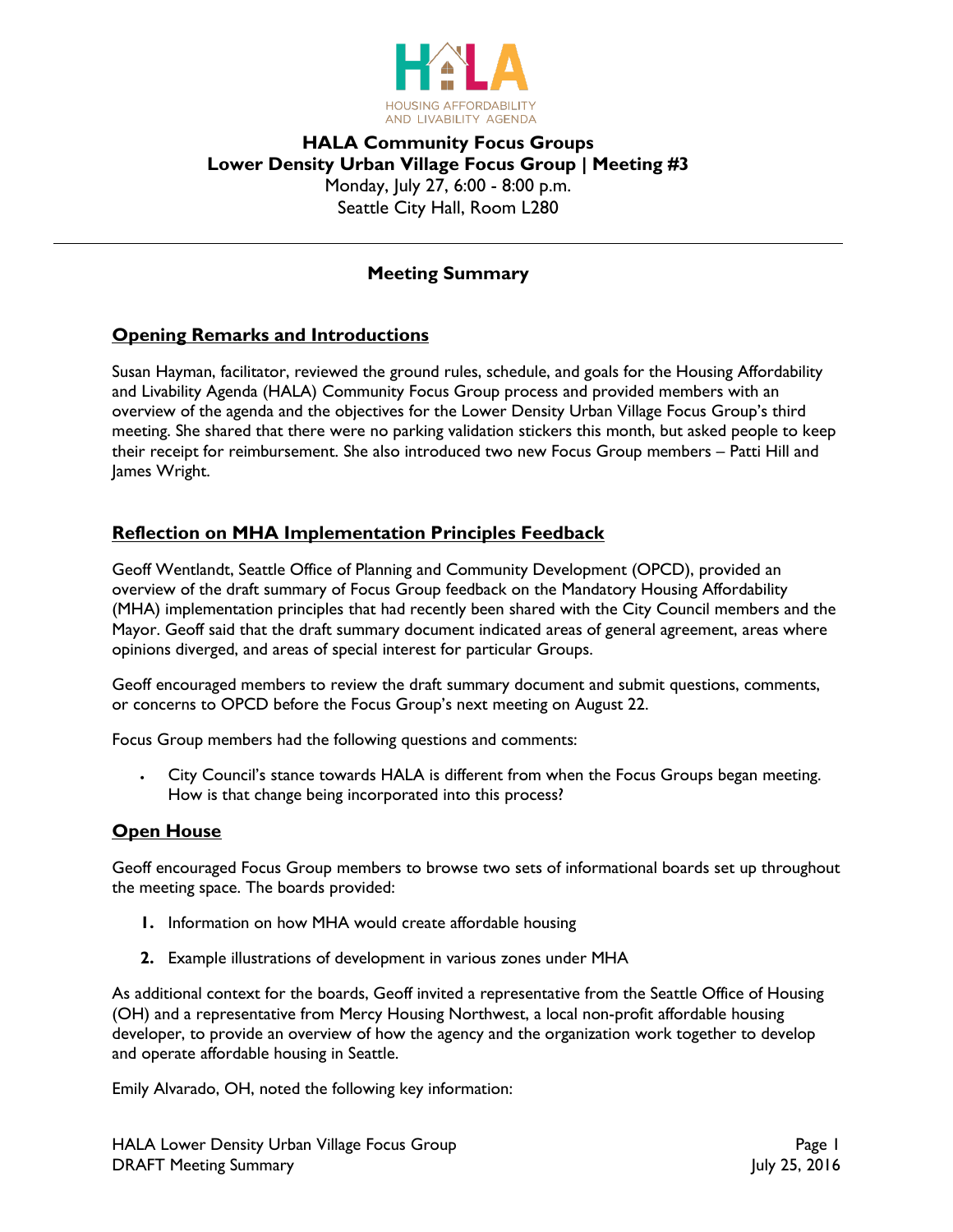- OH has many responsibilities—chief among them is awarding funding for the production of affordable housing. The funding for affordable housing comes from the Seattle Housing Levy and the existing voluntary incentive zoning program. OH also monitors affordable housing development over a 50-year term to ensure that income and rent restrictions are enforced and that residents receive quality amenities.
- OH, itself, does not develop affordable housing. Rather, it distributes Requests for Proposals (RFP) for affordable housing development. Interest in these RFPs often substantially exceeds available annual funding. OH then evaluates proposals based on sustainability, cost effectiveness, proximity to amenities, location, and need.
- For every dollar that the City invests in affordable housing, developers are able to leverage approximately three additional dollars of private and public funding.

Bill Rumpf, Mercy Housing Northwest, added a non-profit affordable housing developer's perspective, highlighting the following points:

- Mercy Housing Northwest works regionally to provide stable and healthy communities. They sign 50-year commitments to keep their apartments affordable to people at designated income levels.
- Mercy Housing Northwest looks for sites that are opportunities for willing sellers and a good fit for residents. Their buildings typically have 50-100 apartments and additional services like afterschool programming and health services.
- Many of Mercy Housing Northwest's affordable housing developments use OH funds to leverage other sources of federal and private funding. Approximately 25-30% of funding comes from OH.
- MHA would complement Mercy Housing Northwest's mission by creating affordable housing in market-rate buildings.

Focus Group members reviewed informational boards and engaged with City staff and the Mercy Housing Northwest representative during an open house.

Before moving into the open house, Focus Group members had the following questions and comments:

- How have the in-lieu fees been spent in the past and how does Seattle do in terms of placing properties in good locations compared to other cities?
- How do nonprofit groups, such as Mercy Housing Northwest, find interested selling partners?
- What happens at the end of the 50-year commitment? Is this timeline staggered for the different housing developments?

## **Large Group Discussion**

The group reconvened after the open house and Susan presented several discussion questions. Focus group members responded with their questions and perspectives: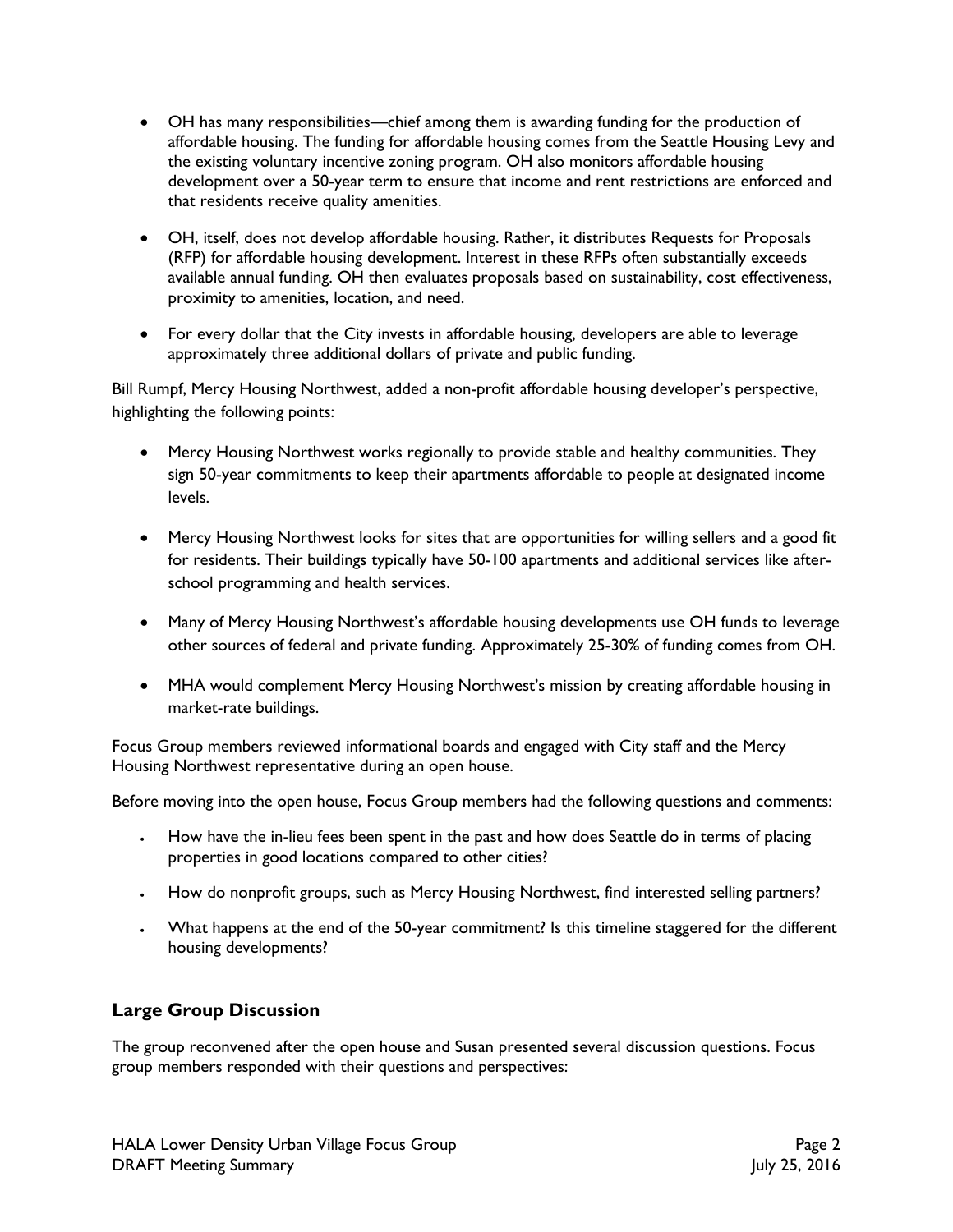- One board highlighted criteria that the City uses when choosing where to locate affordable housing. Are there additional criteria that the City could add to this selection process?
	- $\circ$  General support for the recently added criterion prioritizing the use of MHA payments near the development that generated the funding.
- Should there be any changes to the proposed structure for the implementation of MHA payment or performance throughout the city?
	- o How often are the values of each zone re-evaluated?
	- o Although there has previously been a bias towards the "performance" option (building in unit) among Focus Group members, the in-lieu payments may create more affordable units due to the leveraging opportunities.
	- o 60% of AMI seems well above "affordable." Do developers get to choose the percentage? Will it be a range? Will there be a way to regulate that there is a range?
		- Aren't microhousing projects set at 40% What about home ownership units?
	- o What if the areas surrounding the urban villages lack the infrastructure to support development? What will the City do to meet the demands of affordable housing?
	- o How can the City ensure that developers do not "ghetto-ize" neighborhoods? What about lower-density areas that will not have access to the great new developments and their resources?
	- $\circ$  If MHA requirements are lower in lower-cost areas, will more developers come into those areas and cause displacement, transforming the low-cost areas into medium-cost areas? What about the low-cost market-rate housing that used to be in the neighborhoods? Should the per-square-foot payment amount be considered? It is important to ensure that the payment option does not intentionally cause displacement because the areas where development is happening tend to be lower income.
- Are the provided example renderings of what MHA development could look like in different zoning areas an appropriate tradeoff for increased affordable housing?
	- $\circ$  The upzones are mild. It seems like having much more development would provide more affordable housing. So why not build bigger?
		- There is potential to do a lot more with MHA. It would be good to hear some discussion about urban villages/area expansion.
		- **The formula should be tempered with some quality-of-life aspects, such as** infrastructure.
	- $\circ$  The examples are 6,000 square feet, but most lots in Seattle are 5,000 square feet.
		- If a typical lot is 5,00 square feet, then the FAR could be played with some more so that developers can get the most out of the square footage.
		- Take a look at easing set back requirements, especially in the front yards. Allow building to the lot lines and create some row houses.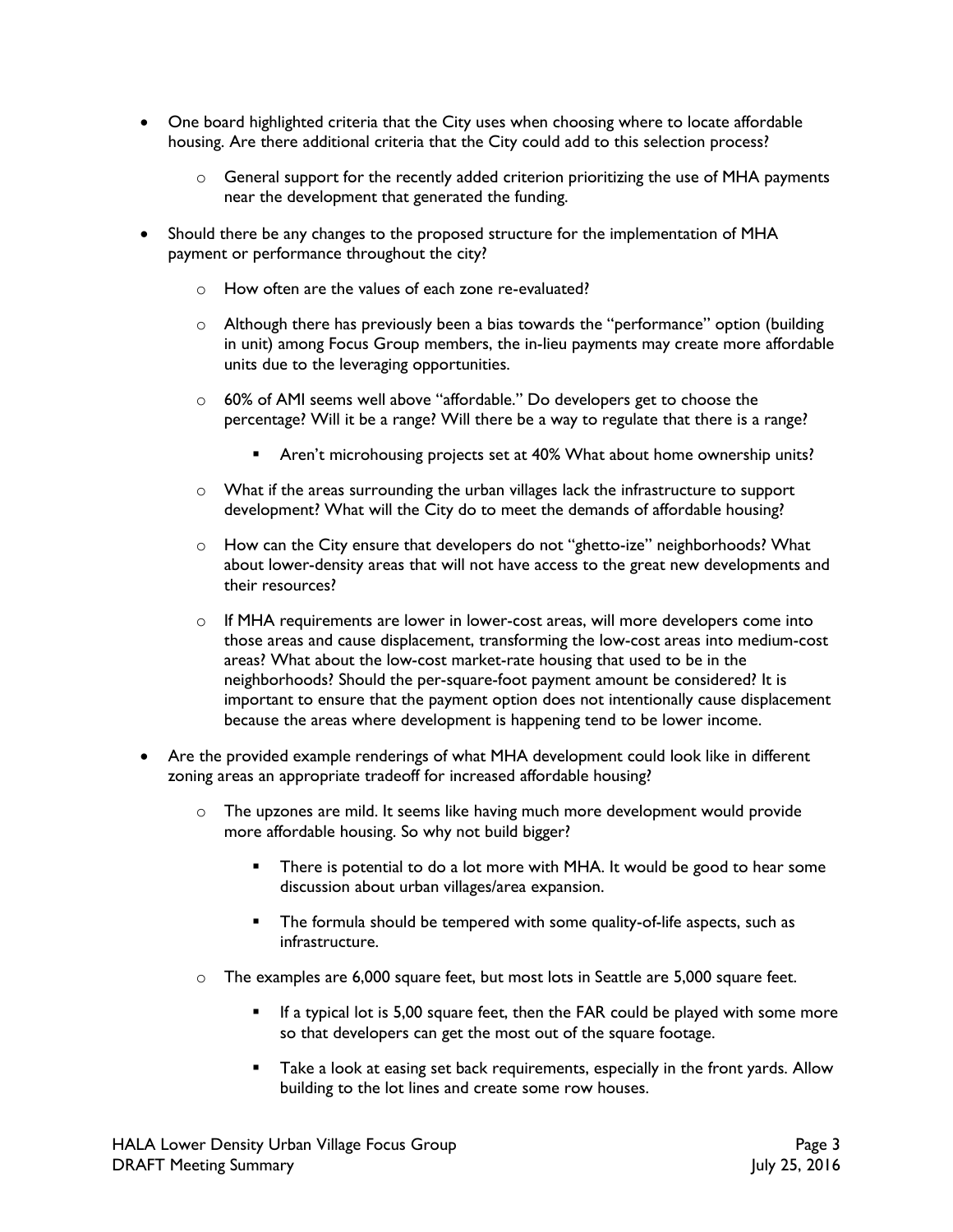- If transitional area units were pulled closer to the street, then there would be a buffer between the transitional units and single-family homes. An extra ten or five feet in the back would add to the buffer than having it in the front.
- $\circ$  What about changing the formula and asking developers to give more per unit? The math behind the numbers would be helpful for understanding the Grand Bargain.
- $\circ$  In the renderings, the single-family zone areas that would be rezoned would not require parking. Is there any way to incorporate neighborhood context or some sort of neighborhood- or block-wide analysis of whether the street can handle additional vehicles? Could this be something that is locally determined?
- $\circ$  Could the City encourage developers to include parking? In smaller buildings, it would be cheaper to build parking than in the taller buildings. It would be interesting to see models of how much parking developers would build if required and the associated cost.

Focus Group members also highlighted the importance of continuing to customize zoning implementation to neighborhoods and solicit local input.

## **Observer Comment**

Susan invited the observers to share brief comments with the group:

- One observer shared distrust for the government and said that this process feels disingenuous. Hearing some Focus Group members support building properties out to the sidewalk is upsetting because it sounds like they want to close out people in single-family homes. The observer did not disagree with affordable housing but dislikes how it is happening, stating that single-family homeowners were not involved in HALA and its decisions.
- One observer asked if Focus Group participants had asked whether the City should make zoning changes in the first place. All of the discussions throughout this process have been about *how* the City will make zoning changes. The observer quoted statistics about development capacity from Seattle 2035. The observer claimed that City's current zoning has theoretical capacity for three times Seattle's projected growth. The observer reminded the group that MHA is not the only resource for creating affordable housing. The observer also noted that the percentage of housing units that a developer must set aside as affordable under MHA is much lower than the other cities shown on the board.

## **Next Steps**

Susan thanked the group for their participation and discussion. She reminded participants that the next Lower Density Community Focus Group meeting will be held on August 22 at City Hall. She shared that the City will look into holding time for Focus Group members to discuss other housing topics that are not included in MHA. Susan reminded Focus Group members to submit any additional comments on the draft summary of Focus Group input on the MHA implementation before this next meeting.

Susan also shared that she had heard from some focus group members that they did not receive the July meeting's agenda until the day before the meeting. She encouraged them to let her know, or visit the Focus Group website [\(http://www.seattle.gov/hala/focus-groups\)](http://www.seattle.gov/hala/focus-groups), if they haven't received the agenda within two weeks prior to the next scheduled meeting.